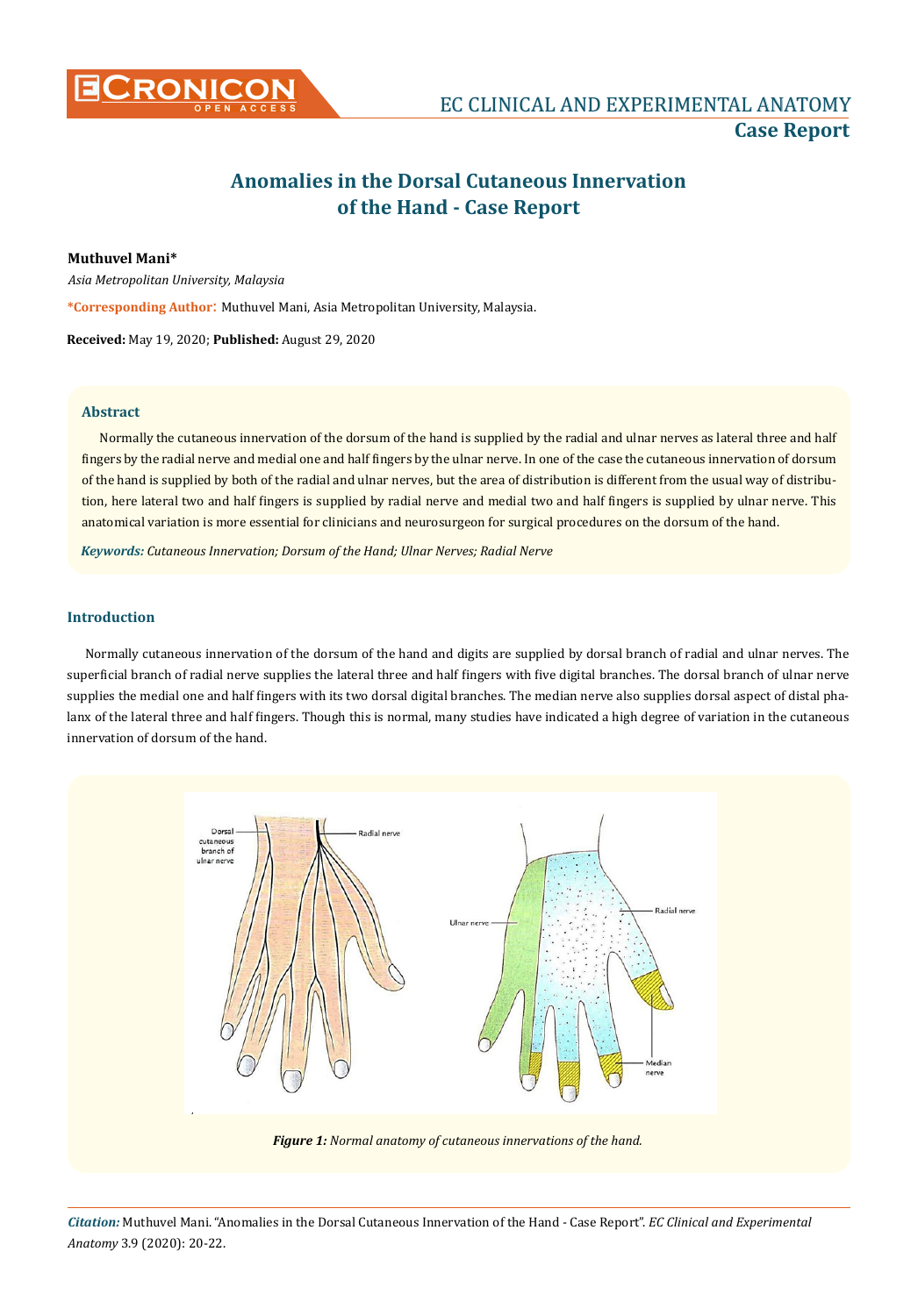#### **Observation**

During my routine dissection for the undergraduates in Amala Institute of Medical Sciences, India, we encountered an anatomical variation in the cutaneous innervation of the dorsum of the hand in a 68 years old female cadaver as follows. The superficial branch of the radial nerve supplies the lateral two and half fingers in the dorsum of the hand. The dorsal branch of the ulnar nerve supplies the medial two and half fingers in the dorsum of the hand. Also, there is no communication between the dorsal branches of the radial and ulnar nerves.



*Figure 2: Variation in the cutaneous innervation of dorsum of hand.*

#### **Discussion**

The dermatomes for innervation of the dorsal and palmar surface of the hand are C6, C7 and C8. The wide area of the hand and digits are supplied by only three spinal segments, so there is a wide range of overlapping in the area of distribution by them. Because of this reason the innervations of the dorsal and palmar surface of the hand has the chance to have various pattern of innervation to those areas. Also, the previous studies showed that various range of variation in the cutaneous innervation of dorsum of the hand and digits. Sometime dorsum of hand is completely supplied by the dorsal branch of radial nerve; there is no involvement of ulnar nerve [1-5]. One study showed that there are four types of communications between the dorsal branches of the radial and ulnar nerves, but in our case there is no communication between them [7].

The types of communications:

- Higher radial to lower ulnar type.
- Higher ulnar to lower radial type.
- Horizontal between radial and ulnar type [Single and Multiple].

*Citation:* Muthuvel Mani. "Anomalies in the Dorsal Cutaneous Innervation of the Hand - Case Report". *EC Clinical and Experimental Anatomy* 3.9 (2020): 20-22.